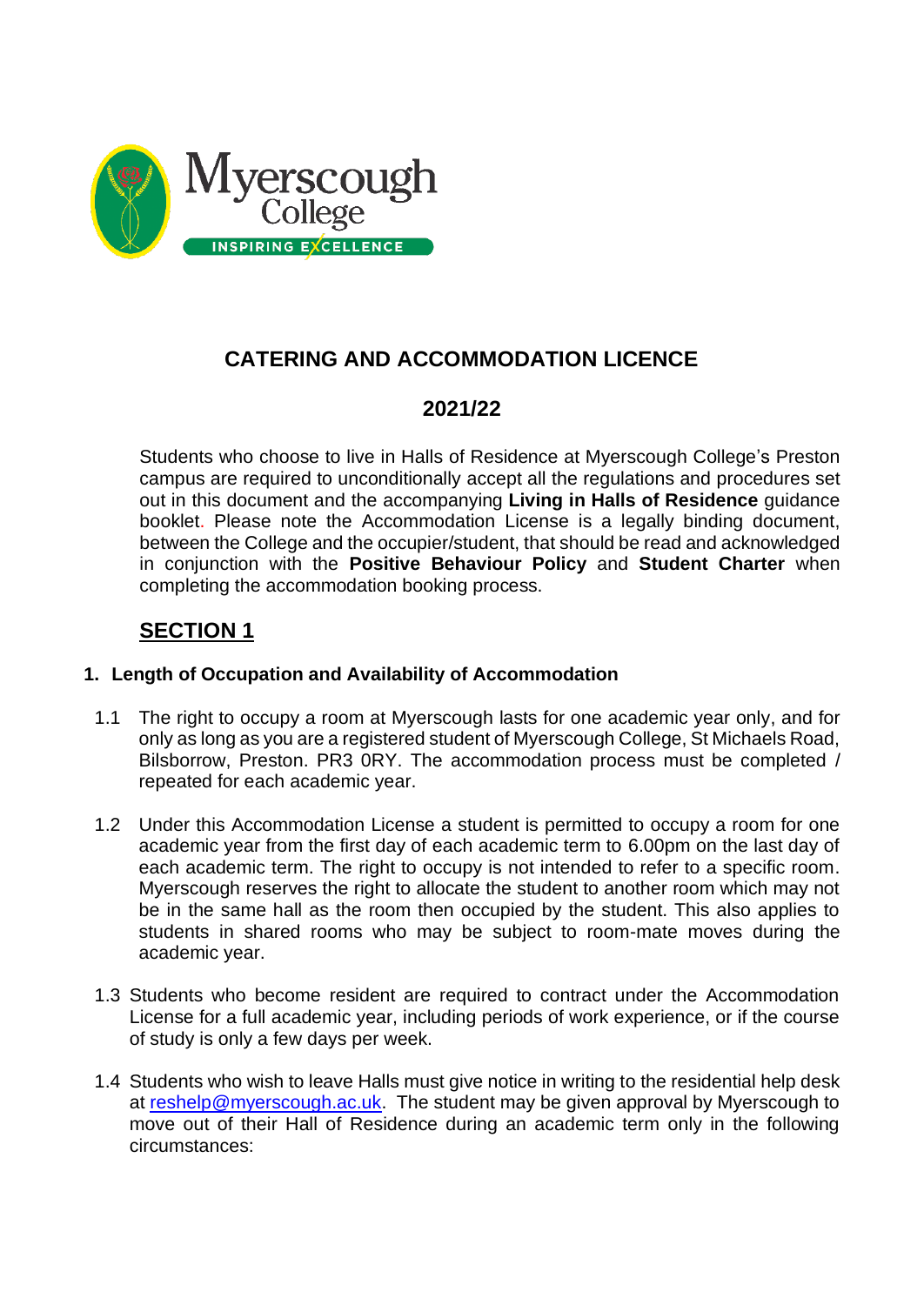- Where a student finds another Myerscough student to replace them in their Hall of residence. The replacement student must be approved via the [reshelp@myerscough.ac.uk](mailto:reshelp@myerscough.ac.uk) and must not already be residing in Myerscough Halls of Residence. The terms of this Accommodation License (including those relating to payment of the accommodation charges and any other fees payable) will apply to the newly accepted student upon that student taking up occupation of the accommodation.
- Any replacement student must pay £200 as a room deposit upon occupying the room in accordance with the accommodation booking process.
- 1.5 Students who withdraw from residence before the end of an academic year, with agreement from Myerscough, will be required to pay an accommodation charge for a period (as set out below), following the date Myerscough agrees that the student may leave their Hall of residence and the student vacates and the room key is returned and if Myerscough is unable to immediately re-let the room to another student.

I)Withdrawals made on or before  $1<sup>st</sup>$  November 2021 will be charged an 'accommodation only' charge for an additional 4-week period.

Withdrawals made between 1<sup>st</sup> November 2021 and 2<sup>nd</sup> January 2022 will be charged an accommodation charge for an additional 6-week period.

For withdrawals made after  $3<sup>rd</sup>$  January 2022 there will be no refund and payment is due for the full academic year. In exceptional circumstances these charges may be waived by the Deputy Principal Finance and Resources.

ii)This Licence will only cease when room keys/fobs, Residential Withdrawal Form and signed Key/Room Deposit Form are handed into Residential Operations.

- 1.6 Permission to surrender the contract may be given by the Principal or his/her agent where it is judged that exceptional circumstances exist. For example:
	- a) A written formal letter from a medical practitioner for a medical condition which was not known at the start of the residential contract and results in a student withdrawing from their course.
	- b) Where a course is removed from the College's offer.

Any student who is asked to leave, or required by Myerscough to vacate their accommodation following non-compliance with the Positive Behaviour Policy and Procedure and/or the Student Charter, will be liable for the remainder of that academic year's accommodation charge. Any decisions following breaches of the Policy and Procedures will be as part of an investigation with the student (and families, as appropriate for under 18s.)

A decision given by a member of the College's Senior Leadership Team under this section may be the subject of an appeal. Such an appeal must be lodged in writing to within seven days of being notified of that decision as detailed in the Positive Behaviour Policy and Procedure.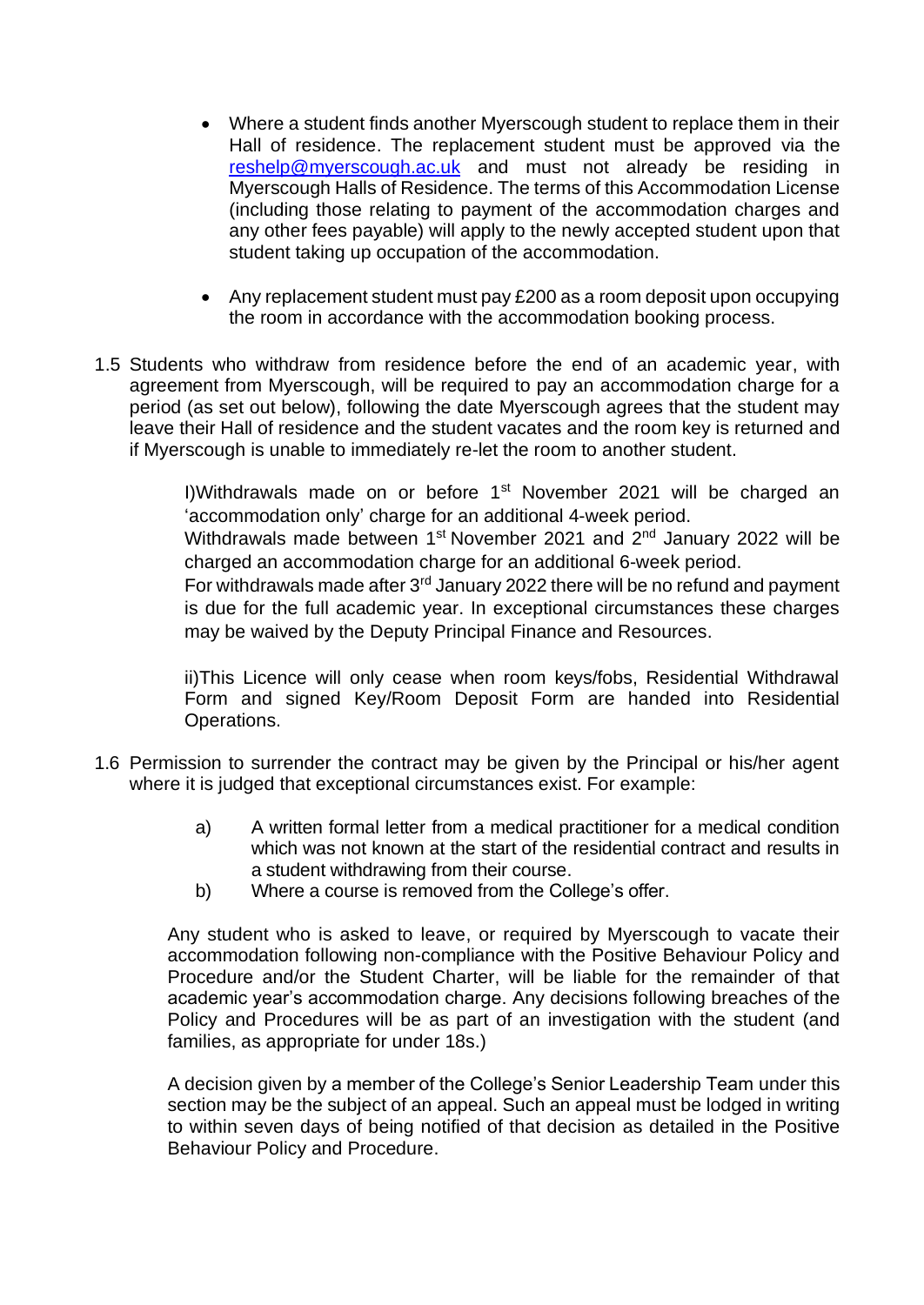1.7 Students will be notified of changes to accommodation and related accommodation issues by email to their Myerscough email address. Students must regularly check their Myerscough email address.

# **2. Room Types and Fees**

- 2.1 Please note that the room type(s) a student is eligible to apply for will be dependent on the course they are on and their age at the start of the academic year. The fees will be dependent on what course the student is on.
- 2.2 All accommodation fees are inclusive of utility and internet costs.

# **Further Education (College students) and Higher Education (University Centre students) (full academic year)**

| <b>Accommodation</b>                                                | <b>Total</b><br>HE | Total<br>FE |
|---------------------------------------------------------------------|--------------------|-------------|
|                                                                     | 36<br>weeks        | 37<br>weeks |
| Twin room-shared bathroom (5-day meal contract) – Under 18s only    | <b>NA</b>          | £4366       |
| Single room-shared bathroom (5-day meal contract) – Under/Over 18s  | £4860              | £4995       |
| Twin room-shared bathroom (7-day meal contract) – Under 18s only    | <b>NA</b>          | £5217       |
| Single room-shared bathroom (7-day meal contract) - Under/Over 18s  | £5688              | £5846       |
| Single junior en-suite room (5-day meal contract) – Under 18s male  | <b>NA</b>          | £5365       |
| Single junior en-suite room (7-day meal contract) – Under 18s male  | <b>NA</b>          | £6216       |
| Single premium en-suite room (5-day meal contract) – Under/Over 18s | £5616              | £5772       |
| Single premium en-suite room (7-day meal contract) – Under/Over 18s | £6444              | £6623       |
| Self catering – single en-suite room – Over 18s only                | £4212              | £4329       |

# **Veterinary Nursing Degree Students**

| Accommodation – Year 1 and Year 3 (16 weeks)      | <b>Total</b> |
|---------------------------------------------------|--------------|
| Single room-shared bathroom (5-day meal contract) | £2160        |
| Single room-shared bathroom (7-day meal contract) | £2528        |
| Self catering - single room-shared bathroom       | £1632        |

# **NPTC Certificate in Forgework Students**

| <b>Accommodation</b>                                                               | <b>Total</b> |
|------------------------------------------------------------------------------------|--------------|
| Twin room-shared bathroom (5-day meal contract) – Under 18s only                   | £1534        |
| Single room-shared bathroom (5-day meal contract) – Under/over 18s   £1755<br>only |              |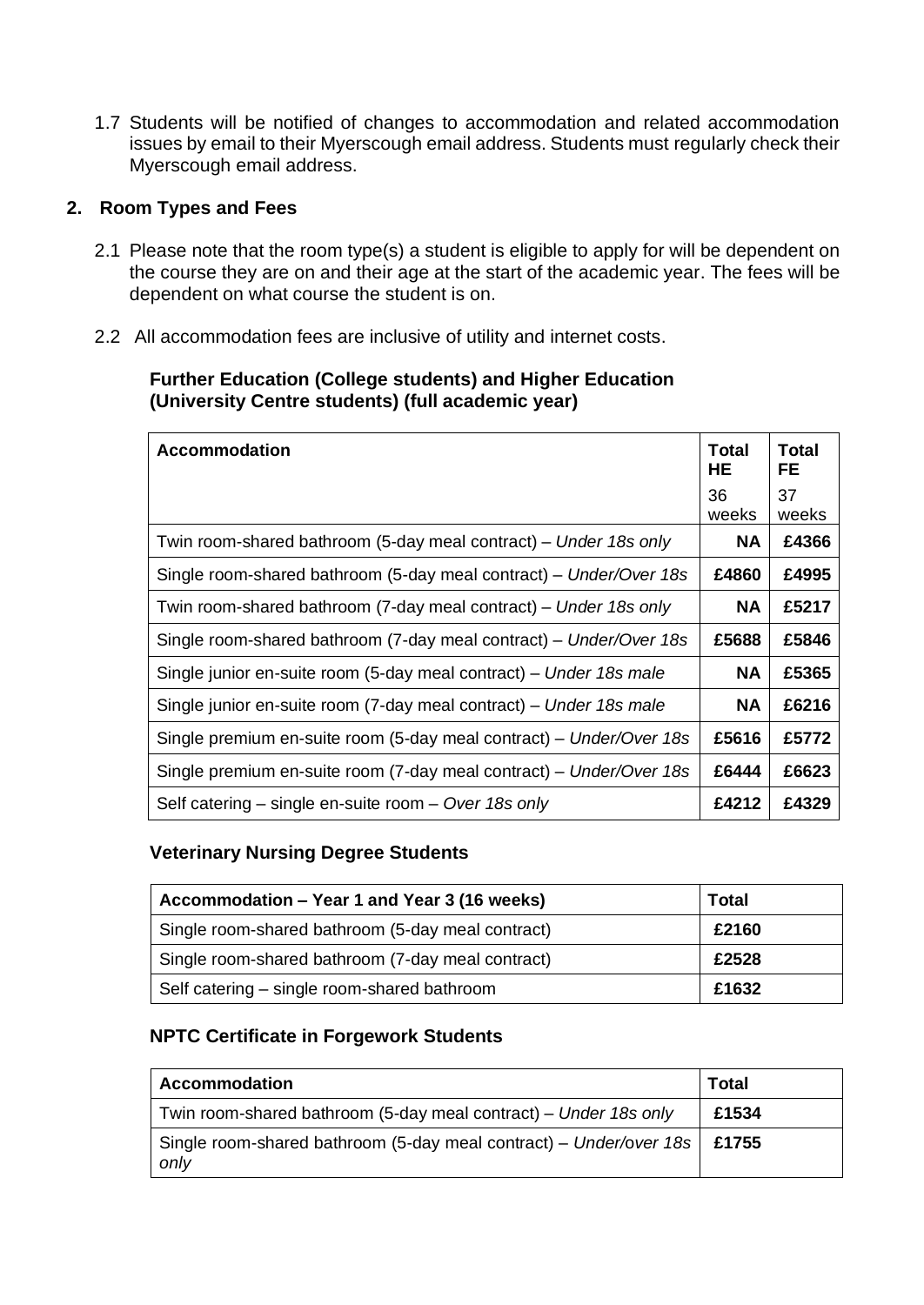| <b>Accommodation</b>                                                       | <b>Total</b> |
|----------------------------------------------------------------------------|--------------|
| Twin room-shared bathroom (7-day meal contract) – Under 18s only           | £1833        |
| Single room-shared bathroom (7-day meal contract) – Under/over 18s<br>only | £2054        |

#### 3 **Catering**

3.1 All students living in halls of residence will be on a 5-day or 7-day meal contract, except those in self-catering accommodation. The contract is for the full period (excluding holiday periods) as indicated in point 4 below.

5-day meal contract (15 meals) Monday breakfast - Friday evening meal inclusive 7-day meal contract (21 meals) Monday breakfast - Sunday evening meal inclusive

3.2 All students except those in self-catering accommodation will be registered onto a biometric till system or issued with a pin number for contracted meals. No refunds are given to a catered student who does not utilise their meal allowance.

#### 4 **Residential Year Dates**

#### **Further Education**

|               | <b>Rooms</b><br>available from | Rooms must be During vacation<br>vacated by 6.00pm |                                   |  |  |
|---------------|--------------------------------|----------------------------------------------------|-----------------------------------|--|--|
| <b>Autumn</b> | Sunday                         | 5th   Friday                                       | Property may be left in room over |  |  |
|               |                                | September 2021   10th December 2021                | Christmas at own risk             |  |  |
| <b>Spring</b> | Monday                         | 3rd Friday                                         | property may be left at<br>NO L   |  |  |
|               |                                | January 2022 $\vert$ 25th March 2022               | College during the Easter break.  |  |  |
| <b>Summer</b> | Monday                         | 18th Thursday                                      | NO.<br>property may be left at    |  |  |
|               | April 2022                     | 23rd June 2022                                     | College after 23rd June 2021      |  |  |

#### **Higher Education**

|                          | <b>Rooms</b><br>available<br>from  | must be<br><b>Rooms</b><br>vacated by 6.00pm | <b>During vacation</b>                                                          |
|--------------------------|------------------------------------|----------------------------------------------|---------------------------------------------------------------------------------|
| <b>Autumn</b>            | 5th<br>Sunday<br>September<br>2021 | Friday                                       | Property may be left in room over<br>10th December 2021   Christmas at own risk |
| Spring/<br><b>Summer</b> | Monday<br>January 2022             | 3rd   Friday 3 <sup>rd</sup> June 2022       | <b>NO</b><br>property<br>be left at<br>may<br>College after 1st June 2022       |

## **Higher Education Veterinary Nursing Degree – Year 1**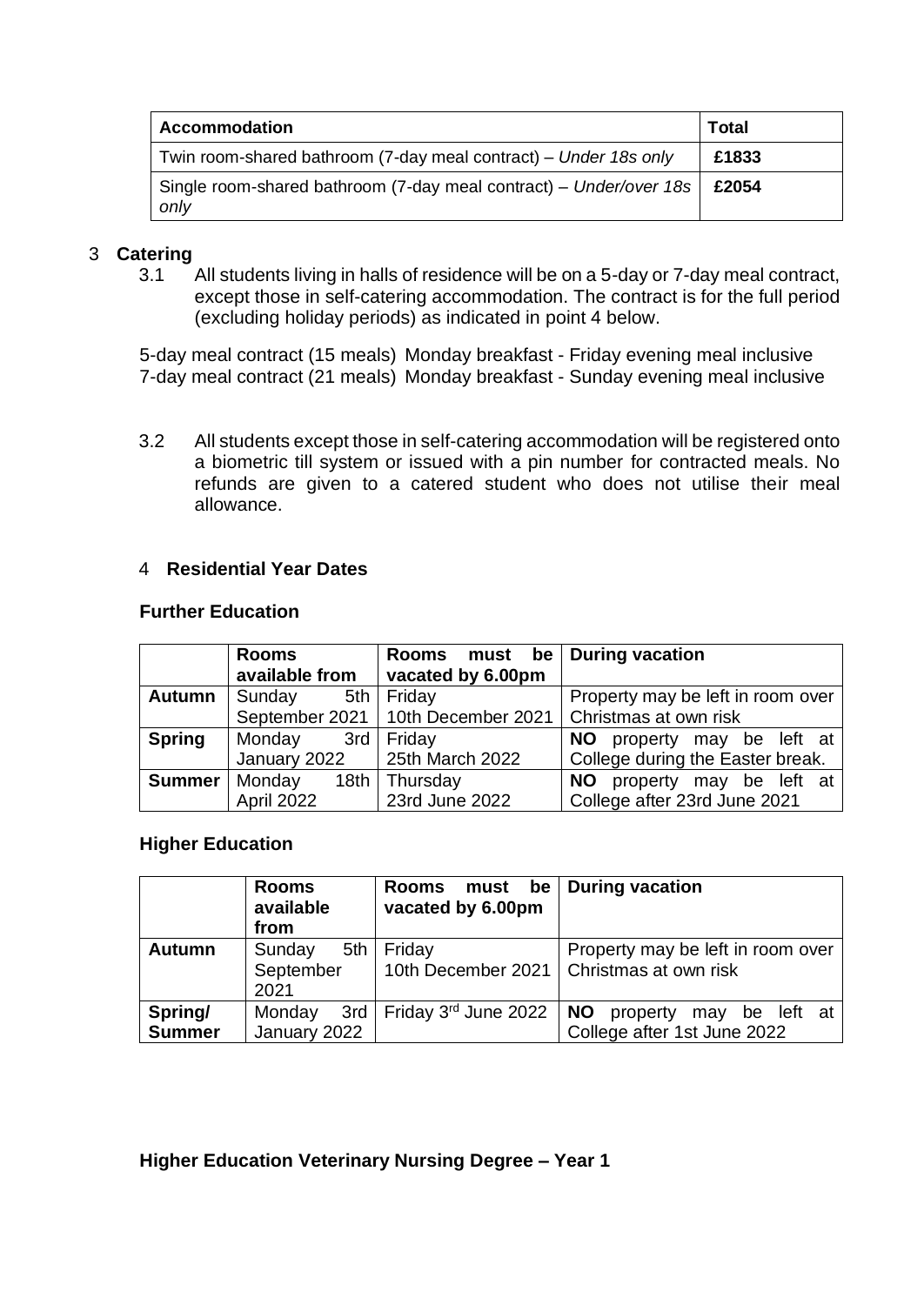|                   | available<br><b>Rooms</b><br>from 6.00pm on | Rooms must be vacated by 9.00am on this<br>day (temporary storage available on day<br>of departure only) |
|-------------------|---------------------------------------------|----------------------------------------------------------------------------------------------------------|
| <b>Block 1</b>    | Sunday<br>September 2021                    | 5th   Friday 22nd October 2021                                                                           |
| <b>Block 2</b>    | 2022                                        | Monday 3rd January   Friday 18th February 2022                                                           |
| <b>Exam weeks</b> |                                             | Sunday $8th$ May 2022 Friday 20th May 2022                                                               |

#### **Higher Education Veterinary Nursing Degree – Year 3**

|                             | available<br><b>Rooms</b><br>from 6.00pm on | Rooms must be vacated by 9.00am on this<br>day (temporary storage available on day<br>of departure only) |
|-----------------------------|---------------------------------------------|----------------------------------------------------------------------------------------------------------|
| <b>Block 1</b>              | Sunday 24th October<br>2021                 | Friday 10th December 2021                                                                                |
| Block 2 (incl<br>exam week) | Sunday<br>20th<br>February 2022             | Friday 29th April 2022                                                                                   |
|                             | Sunday 1 <sup>st</sup> May 2022             | Friday 6 <sup>th</sup> May 2022                                                                          |

#### **NPTC Certificate in Forge work**

|              | <b>Rooms</b><br>from     | available   Rooms must be vacated by 6.00pm on<br>this day |  |
|--------------|--------------------------|------------------------------------------------------------|--|
| <b>Group</b> | Sunday<br>September 2021 | 12th   Friday 10th December 2021                           |  |

Students can keep their room keys during the Christmas break but must return their room keys on, or before, each of the vacation dates set out above. Failure to return the keys is a breach of contract and the student will be liable for any costs, such as changing and replacing locks.

Storage may be available during the Easter vacation period for overseas Further Education students only. The College is not responsible for any items left on the premises.

## **5 Room Allocation and Occupancy**

- 5.1All rooms are allocated in accordance with the Myerscough Allocation of Student Residential Accommodation Policy and Procedure. If the room type preference is not available due to over subscription, a student may be offered an alternative room and/or placed on a waiting list. Priority is normally given to those students living the furthest distance away from the College.
- 5.2 Students shall not begin to occupy their room before the dates highlighted in Section 4, except by prior written permission from the Residential Team. Where a student is permitted to take such early occupation, an additional charge may be made and will be notified to the student prior to their arrival.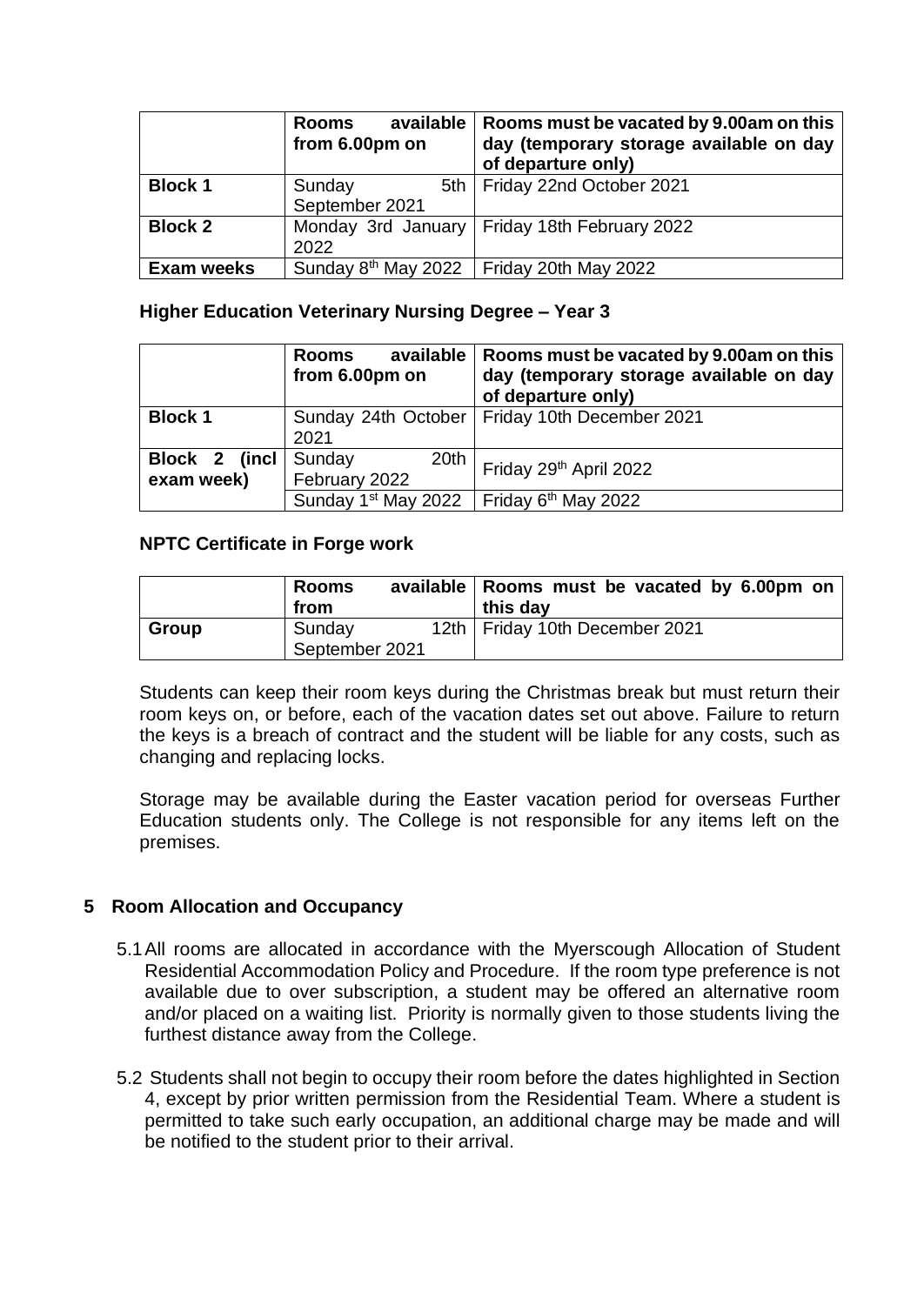- 5.3The room shall be vacated for the prescribed vacation periods, and by 6.00pm on the last day of term. No property may be left in rooms over vacation periods unless otherwise stated. Personal belongings left in the room during vacation periods are left entirely at the owner's risk. Myerscough cannot be held responsible for the loss or theft of and/or damage to any property. In exceptional circumstances permission may be granted for students to leave their belongings in their room over the vacation period. If permission has not been granted students will be in breach of the Accommodation Licence and a charge may be made for storage of belongings. Rooms will not be available for occupation after vacation periods until 1.00pm on the day preceding the start of term. Students are responsible for insuring their own property and chattels.
- 5.4The student shall not exchange with another student any room allocated to them without prior written authorisation being given by the Residential Team. A student will not be granted permission for more than one change of accommodation during any academic year. Permission may be granted for a further change by the Residential Team in exceptional circumstances. Requested room moves will result in an automatic room cleaning charge of £25.00 per room move.
- 5.5The student will be allocated a room for their personal use only. The accommodation shall be used only as a private residence for the student and no trade or business shall be conducted therein.

# **6 Payments**

- 6.1The accommodation charge made by Myerscough relates to accommodation in a hall of residence during term-time only or unless otherwise specified by Myerscough.
- 6.2At the time of acceptance of this contract, students are required to pay a room deposit of £200 to secure their accommodation. The room deposit will be refunded to the student providing there is no damage to the room or hall in which the student is resident or to the residential area, which has not been attributed to a specific individual. If, at the end of the contract, for whatever reason, there remains a credit balance on the room deposit following the deduction of damage charges or losses, the balance will be refunded or used towards paying any outstanding College debts.
- 6.3The annual catering and residential fee is payable by instalments. Instalments to be paid either:
	- a) 50% prior to collection of room key in September and 50% prior to collection of room key in January, or
	- b) Seven separate instalments, the first prior to collection of room key in September and the remainder by standing order during the period October - March. To arrange the payments by standing order, please contact the Finance Office on email [salesledger@myerscough.ac.uk](mailto:salesledger@myerscough.ac.uk)
- 6.4For students paying their residential fees from a Student Finance maintenance loan or grant, payment will be collected in 3 equal instalments by direct debit. Direct debit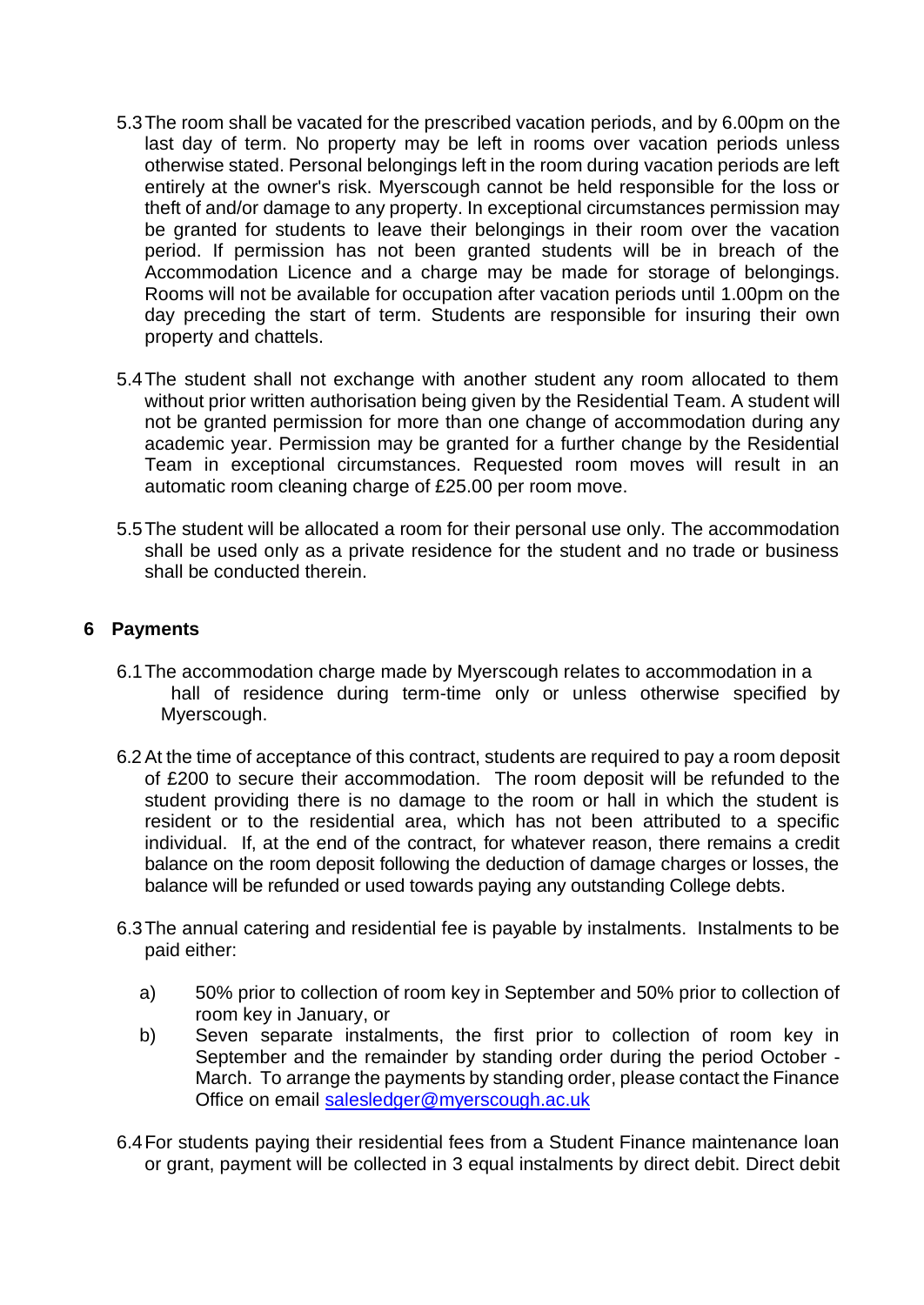mandates must be completed and signed, and the hard copy sent to the Finance Office prior to students collecting their key in September.

- 6.5For students who receive a bursary, these are awarded for the full duration of the residential period. Should a student leave accommodation early, the bursary will be recalculated in line with the residential occupation dates.
- 6.6Payments can be made by the following methods:
	- a) Online Visit www.myerscough.ac.uk/payments for a secure payment site. Please quote the student's date of birth in the invoice number field, student number in the debtor number field and amount when paying.
	- b) BACS Account Name Myerscough College, Sort Code 20-47-87, Account No 10662887. Please quote student number and "Residency instalment" as the payment reference.

# **7 Default Payments**

- 7.1 The student shall be liable for the sum of £5 inclusive of VAT for the loss of a key fob or a room identity tag.
- 7.2 The student shall be liable for the sum of £75 inclusive of VAT if the door lock needs replacing.

## **8 Damages**

Damage to the accommodation, premises and contents

- 8.1 The student shall be fully liable for the cost of making good any damage and/or losses to any part of the accommodation and/or the premises or the contents thereof caused by wilful act(s), omissions or negligence of the student, his/her guests or agents or anyone within his/her control. Any damage to fixtures and fittings must be reported to the Accommodation Audit Officer in the Residential Team. The cost of making good any such damage and/or losses will be charged to the student on a new for old basis. Any such amounts will be deducted from the room deposit and any costs over £85 will be invoiced separately.
- 8.2 The student shall be fully liable for the cost of making good any damage and/or losses to any part of the accommodation and/or the premises or the contents thereof caused by wilful act(s), omissions or negligence of the student, his/her guests or agents or anyone within his/her control. Any damage to fixtures and fittings must be reported to the Accommodation Audit Officer in the Residential Team. The cost of making good any such damage and/or losses will be charged to the student on a new for old basis. Any such amounts will be deducted from the room deposit and any costs over £85 will be invoiced separately
- 8.3 Rooms will be checked on departure by both housekeeping and a member of the Residential Team. Where damage caused by an individual that amounts to over £85, Myerscough will raise an invoice or the full cost of the repairs. Failure to pay any charges for damage may lead to exclusion from accommodation. Where damage,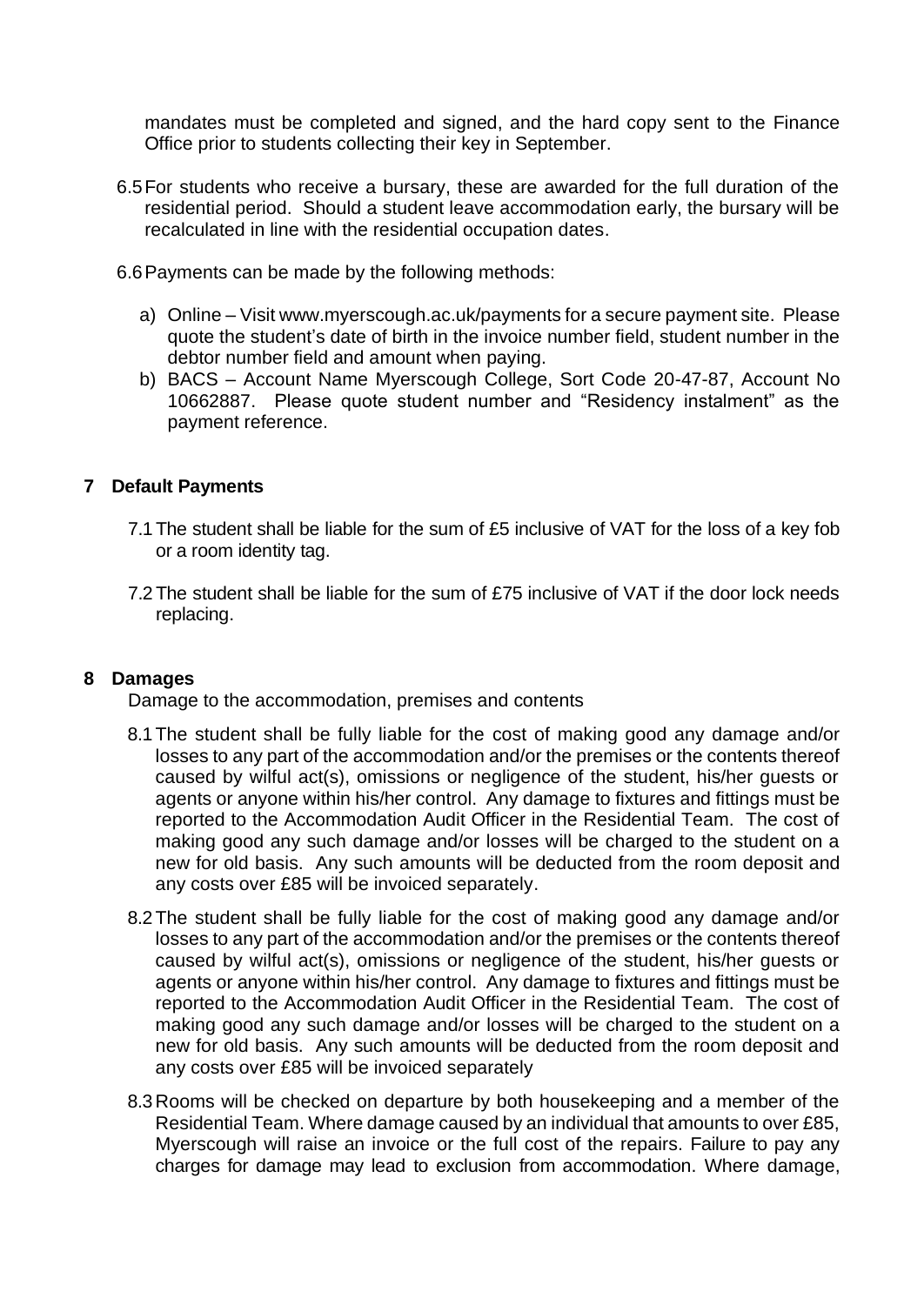repairs or losses cannot be identified, after investigation, as the responsibility of an individual, the costs of replacement or repair will be divided equally between all occupants in a particular room, hall or flat. The student shall cooperate in responding to enquiries made by Myerscough in respect of damage. The cost of the repair will be deducted from the room deposit and any credit balance refunded after the end of the contract period provided there are no other outstanding College debts. Excessive damage by a student may result in the student being excluded from residential accommodation at the College. Myerscough emphasises that students take responsibility for their own actions and those of their guests.

- 8.4Where damage has been caused to, or losses have occurred in accommodation and/or premises or facilities shared by a group of students, the person or persons who caused the damage and/or losses shall be liable to pay an equal proportion of the cost of reinstatement. Where damage or repairs cannot be identified, after investigation, as the responsibility of an individual, the costs of replacement or repair will be divided equally between all occupants in a particular room, hall or flat. The whole or any part of the room deposit paid by the student may be used by the College as full or partial compensation for such damage.
- 8.5Where at least half of the initial room deposit paid by the student has been used as compensation for damage and/or losses, the student shall pay a further deposit as required by the College.
- 8.6If the premises are rendered uninhabitable by fire, flood, storm or subsidence for example, for any period, the College shall endeavour to provide alternative accommodation. Where alternative accommodation is not available, the College will return to the student a proportion of the fee paid which shall correspond to the period that the premises were uninhabitable.
- 8.7The College does not accept any liability for any loss and/or damage to any personal property, vehicles, bicycles or motorbikes within the accommodation or campus whatsoever.
- 8.8The student is to indemnify the College against all loss or damage claims including vehicles on campus which are left at own risk or demands which may in any way arise or be occasioned either directly or indirectly out of the exercise of the rights granted under this contract.

## **9 Equipment and Cleaning**

It is the responsibility of the student:

9.1 Keep the accommodation clean and tidy and, where it is shared, it shall be the joint responsibility of all the occupants. Any student who fails to maintain the accommodation to an acceptable standard, e.g. keep rooms and common areas clear of rubbish and obstructions, remove recycling items, food etc, may be liable for disciplinary action and/or additional charges. The College will regularly clean catered accommodation, including communal rooms. Corridors and staircases will be cleaned in all accommodation. Students in self-catering rooms will be responsible for the cleaning of their own rooms. En-suite bathrooms in self-catered accommodation will be cleaned weekly.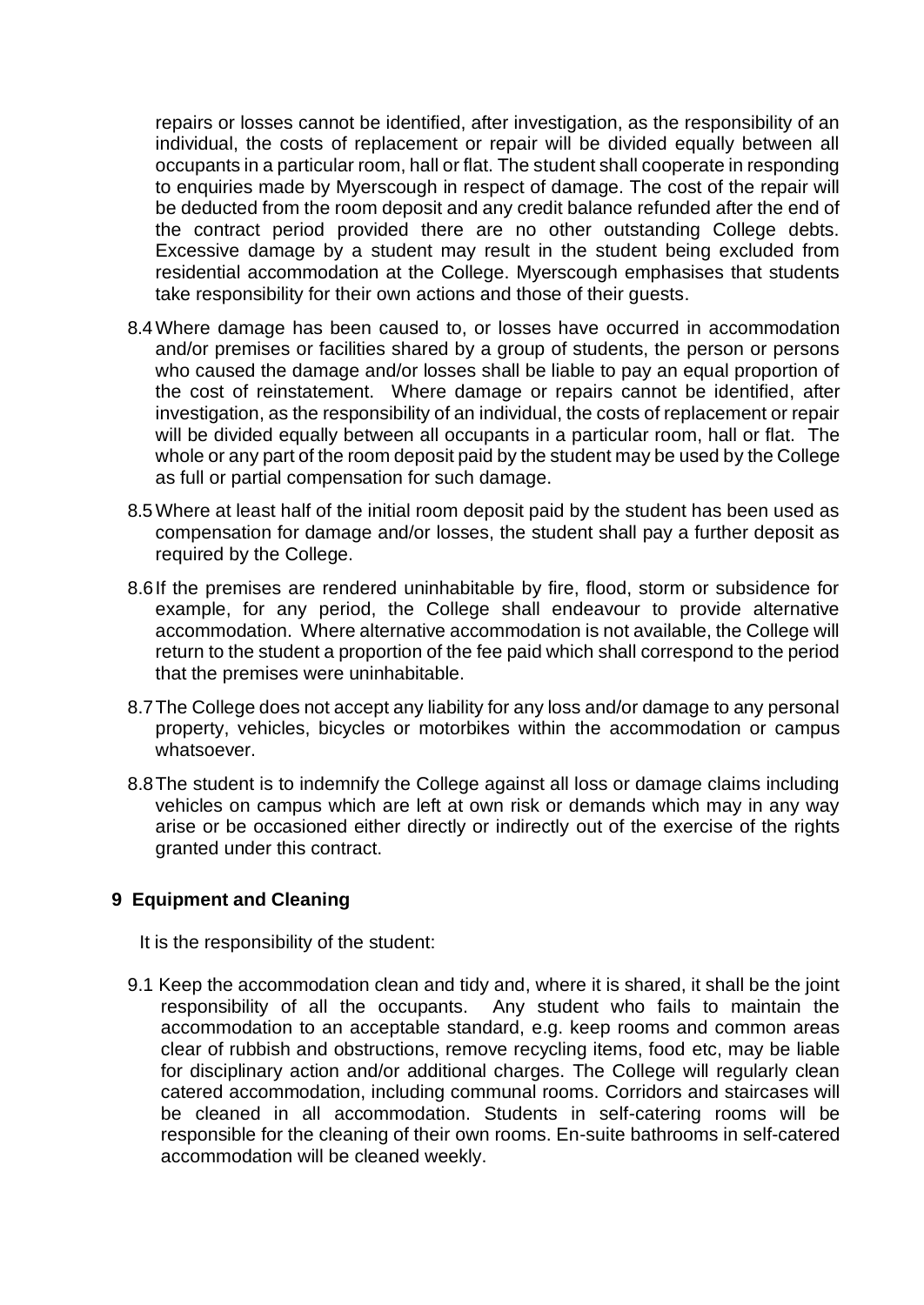- 9.2 Treat with care all the decoration, fabric, furniture, fixtures and fittings. No form of fixing including and adhesive substance, permanent or temporary, e.g. blu-tack, adhesive tape or drawing pins that would be likely to deface or disfigure any of the internal surfaces of the room, furniture or equipment. Students who do so will be charged to repair damages caused. Students must not, under any circumstances, move the bed in their room. It should remain at all times in its original position. Students are not allowed to remove or replace Myerscough furniture in their rooms or communal areas. This includes the mattress. Only mattresses provided by Myerscough are allowed in student rooms.
- 9.3 The student shall not make, nor cause to be made, any alterations to the furnishing, fixtures or fittings, or decoration of the accommodation or part thereof, without the prior consent of the College. Such consent can be withheld for any reason and is at the absolute discretion of the College. No aerials (including satellite dishes) shall be affixed to the premises.
- 9.4 Maintain, in a clean condition, all utensils, equipment, cupboards, etc in the communal kitchen areas and for the removal of all and any refuse. Failure to maintain a standard of cleanliness in communal kitchens, that is acceptable to the Housekeeping Staff/Residential Support Officers, may render students liable to pay the full cost of any remedial action. Any persistent offenders will be moved to alternative accommodation and in extreme circumstances may be excluded from halls.
- 9.5 Remove dirty boots, soiled footwear or spiked footwear on entry to the halls of residence.
- 9.6 Ensure that upon vacating of the accommodation for each vacation period and at the end of the contract period, rooms are left tidy and rubbish disposed of. For selfcatered accommodation, rooms and communal areas must be cleaned to a good standard before departure.
- 9.7 The student shall report promptly any losses and damages to residencies via the [resrepairs@myerscough.ac.uk](mailto:resrepairs@myerscough.ac.uk) email.
- 9.8 Students residing in accommodation must sign and return to the Residential Operations Administration Office the inventory of fixtures, fittings and furniture relating to their respective room within 48 hours of taking possession of their accommodation. It will be assumed that if no inventory is returned, there is no damage or wear and tear. It is the interest of the student that this report should be completed and submitted as requested. Should the student not comply, the student will be deemed to be responsible for the discrepancies, anomalies or item(s) concerned and any costs that may be incurred for replacement and/or repairs to any such items. Failure to complete the room inventory will relinquish the right of the student to query any such charges.
- 9.9 Vacate the accommodation for each holiday period as per the dates advised and lock their accommodation (removing their belongings if required to do so). Where, on subsequent inspection by the housekeeping and Residential Operations staff, it is found that items on the inventory for the accommodation are either missing or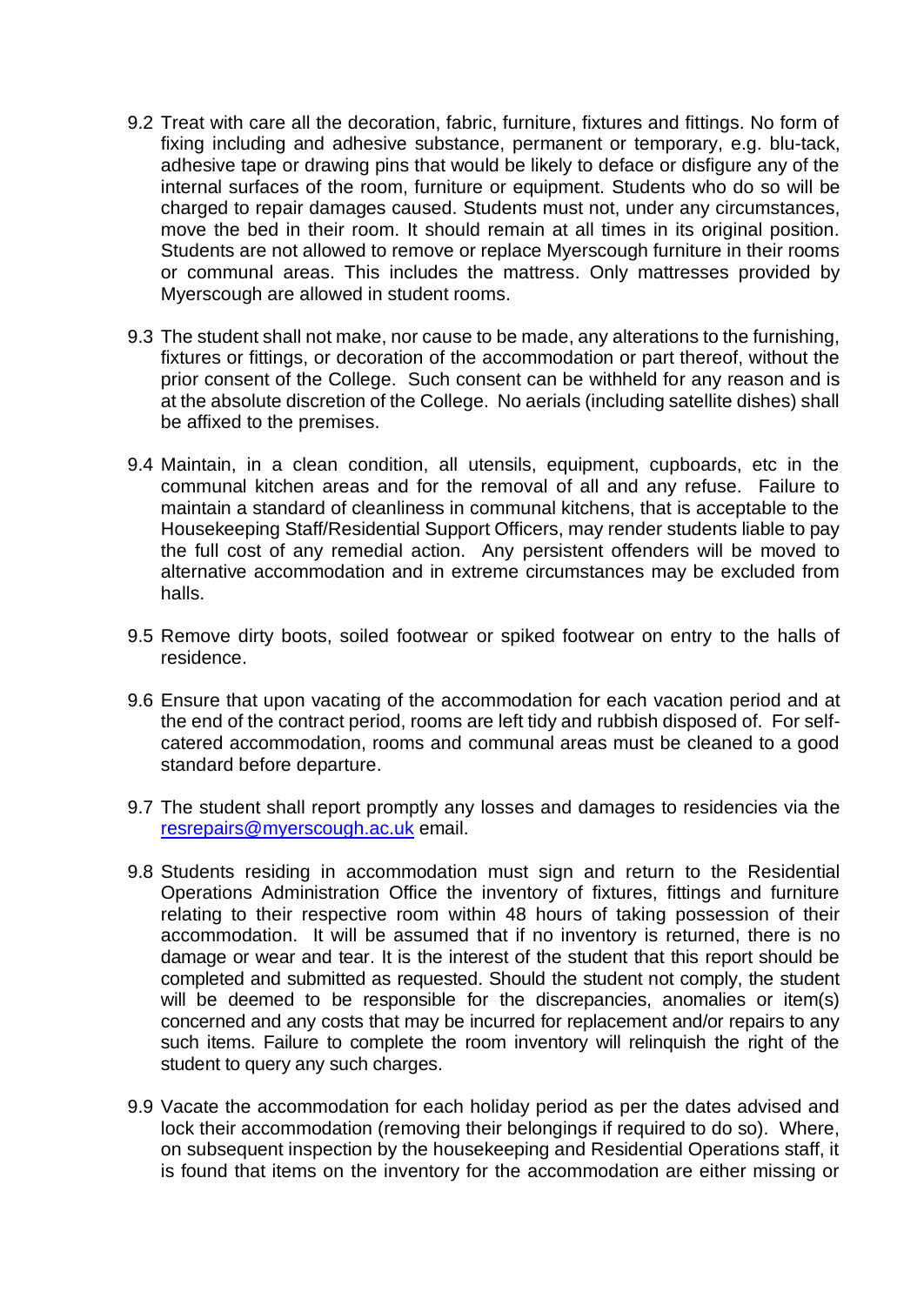damaged beyond what the housekeeping and Residential Operations staff in their absolute discretion decide is fair wear and tear, the student will be charged with the cost of making good the deficiency. Students in shared rooms should satisfy themselves that all steps have been taken by them to check and have the inventory confirmed by the Residential Operations Administration Office before they depart. Any such amounts will be deducted from the room deposit and any excess over and above the room deposit will become payable in addition thereto. It is the students' responsibility to have the inventory checked prior to departure (at the end of each term and/or at the end of the year).

- 9.10 Upon vacating the accommodation for each vacation and at the end of the contract period, each student is responsible for returning all the keys and fobs they hold to hall accommodation to the Residential Operations staff or for depositing these keys/fobs in the letter box provided. Room deposit refunds cannot be processed at the end of the contract period until keys/fobs are returned.
- 9.11 Remove all personal property, including vehicles, from College premises/campus for each holiday period (if required) and at the end of the contract period. The College is not liable for any personal property left behind by students which will be disposed of.

#### **10 Safety and Emergencies including Fire & Health**

- 10.1 The student must read carefully and observe the fire regulations and notices which are displayed within the halls of residence and elsewhere within Myerscough College, Myerscough College reserves the right to amend such regulations and notices. The student should familiarise themselves with the location of all existing fire alarms, firefighting equipment and the location of their nearest assembly point. Participation in fire drill is mandatory and may take place with or without notice. Such drills will be carried out under the control of the Health & Safety Manager, the Residential Support Officers and other staff charged with responsibility for safety matters.
- 10.2 Fire appliances and any other safety or security equipment (including door closing mechanisms) must not be subject to interference except in the case of real emergencies. Failure to adhere to this regulation will result in serious Non-Academic Behaviour Management proceedings being taken against any individual(s) responsible.
- 10.3 Any unwarranted use of fire alarms or misuse of firefighting equipment shall constitute a serious breach of this Accommodation Licence and will be subject to Positive Behaviour Management policy and procedure. It is a criminal offence to give a false alarm of fire to the emergency services or tamper with fire equipment Activating a fire alarm could give rise to any such incident being reported to the police.
- 10.4 The student must not interfere with the electric wiring or electrical equipment provided in the halls of residence or elsewhere on the Myerscough premises. Care must be taken at all times to ensure electrical sockets are not over loaded with the improper use of electrical equipment including extension plugs and leads. No cubed electrical appliances or cable drum extension leads are to be used in bedrooms or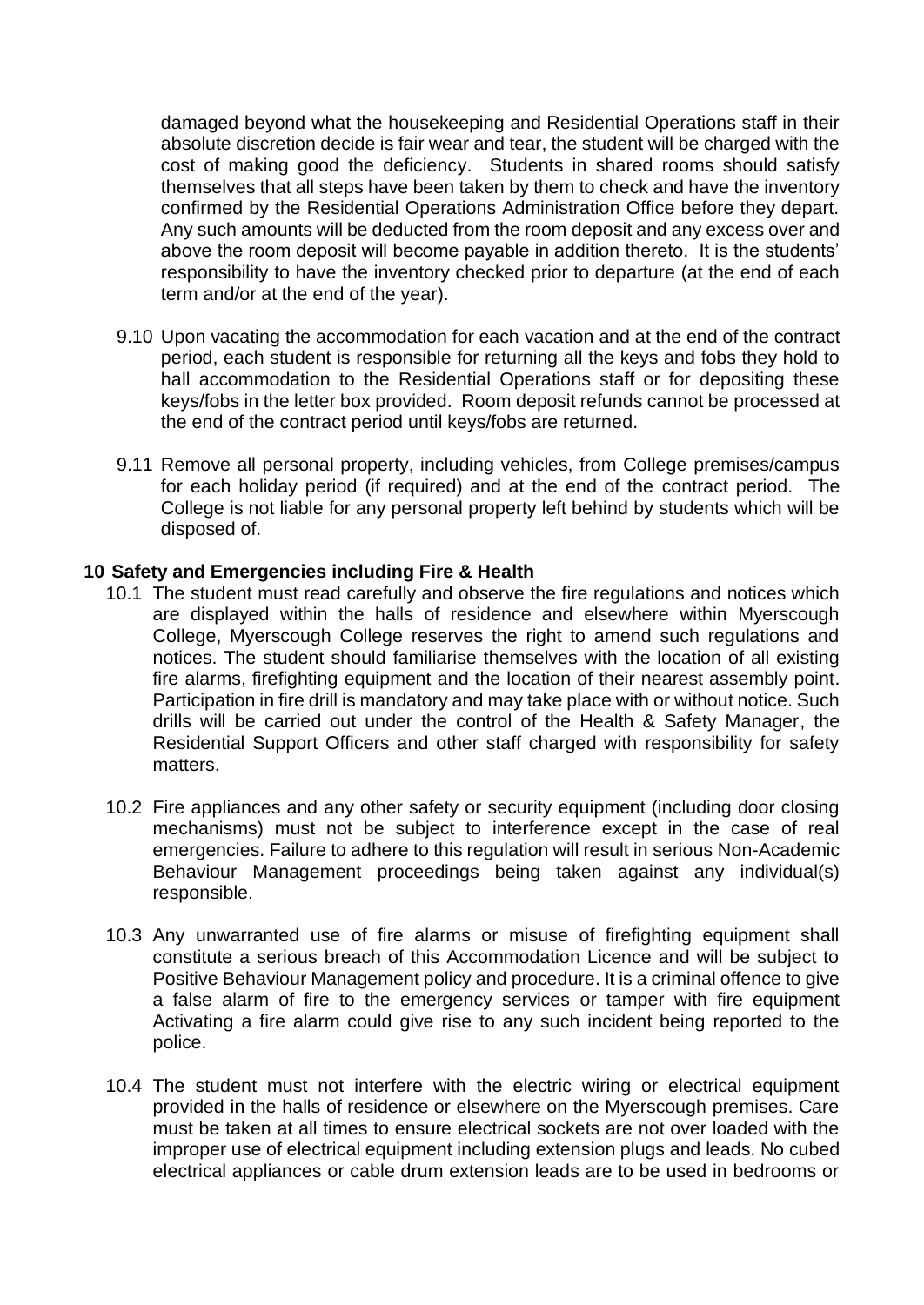communal areas. Advice on electrical appliances and their use must be sought from an appropriate qualified member of Myerscough staff through the Health and Safety Advisor or Maintenance Manager.

- 10.5 All portable electrical appliances (for example, kettles, hair dryers, straighteners, TV's, personal computers, chargers, iPads & iPods, this is not an exhaustive list) brought onto Myerscough premises must be in a safe working condition and must comply with current CE specifications. During the first few weeks of the academic year, all student owned portable equipment will be PAT tested by a registered electrical contractor to ensure that all appliances comply with electrical regulations.
- 10.6 The Accommodation and Catering Manager should be advised of any additional electrical equipment brought into accommodation after the testing dates. The number of electrical items in use at any time must not exceed the number of fixed sockets. Personal portable electrical items always remain the responsibility of the student. Myerscough reserves the right to confiscate any appliance which is deemed to be in an unsafe condition or to cause a nuisance.

#### **11. Security**

- 11.1 The student must not leave their allocated room unlocked during their absence, damage/change locks of the room or leave guests unaccompanied in the room. Myerscough staff will lock bedroom doors if found open, persistent callouts to unlock doors may result in a £10.00 call out fee being charged.
- 11.2 For reasons of security, if the student reports the loss of their room key they may be required to pay the cost of replacing the lock as well as the key from the room deposit.
- 11.3 Resident students are responsible for security of the halls of residence including, but not limited to, the locking of external doors, using the fob system appropriately and monitoring of non-residents entering the halls of residence. Students must not prop open external doors to allow free access or give out keys or fobs. Students who compromise the security of a hall of residence will be subject to the Positive Behaviour Policy and Procedure. Under no circumstances should visitors stay or be invited to stay, overnight in any student rooms or halls.
- 11.4 Students are strongly advised not to leave money and valuables in their rooms or vehicles or any unattended area. Myerscough cannot be held responsible for the loss of money, valuables or damage to any property. Students are responsible for their own personal property and chattels and are strongly advised to invest in insurance. Myerscough will not accept any liability for any theft or damage to such property.

## **12 Conduct**

12.1 All students shall conduct themselves so as not to be, or to cause a nuisance or annoyance to any other occupants of the halls of residence or to others on campus or in the vicinity or neighbourhood of the campus.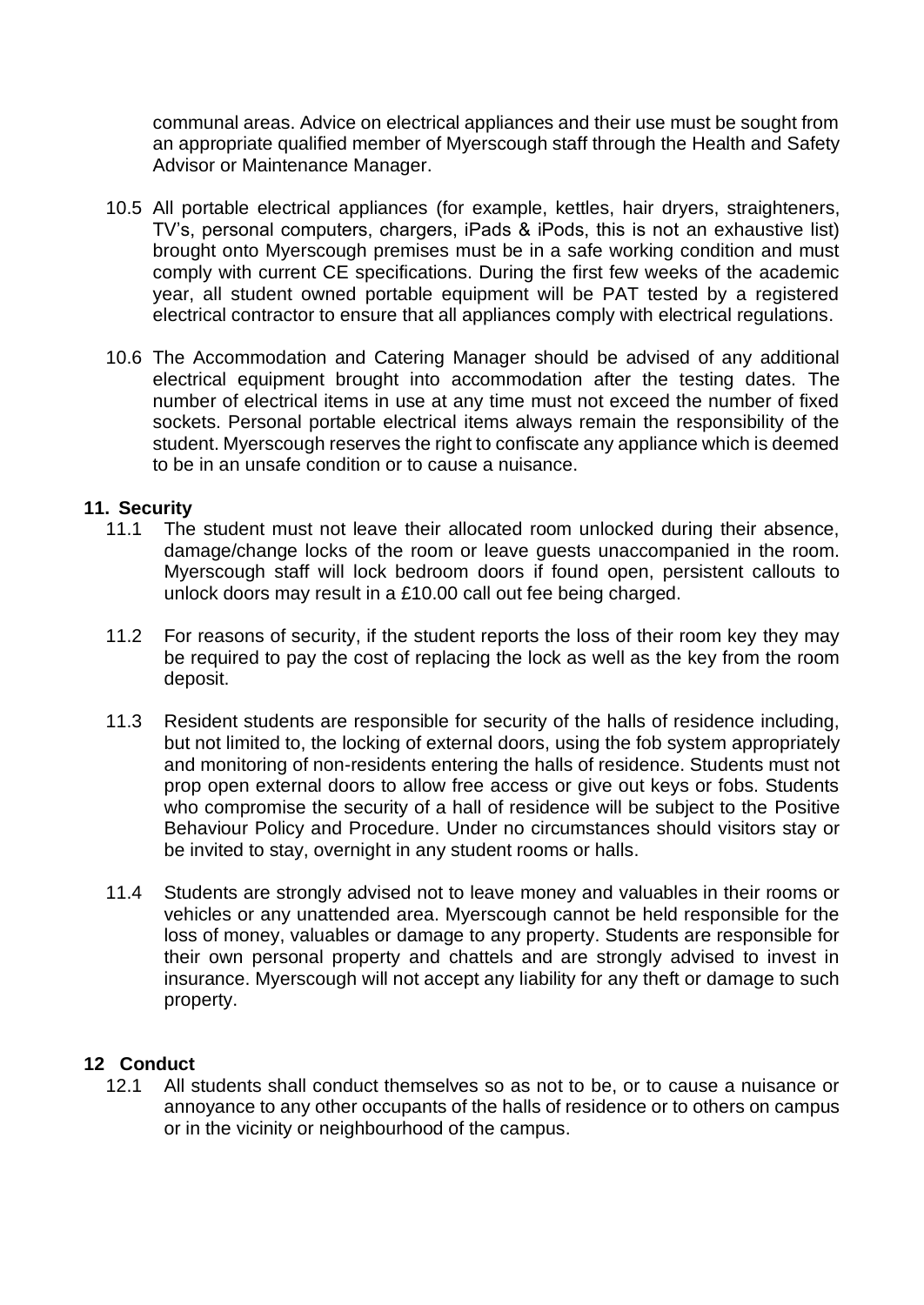- 12.2 All residents are required to show consideration for other students in halls of residence and to keep noise to a minimum at all times.
- 12.3 No audio or audio-visual equipment and/or musical instruments may be used so that it can be heard outside the room where it is played. Equipment will be confiscated where students persistently break this Myerscough regulation and will be returned to the student only when the students' occupancy of the room comes to an end.
- 12.4 Students may bring television sets into their rooms. Students are responsible for ensuring television sets have the appropriate licence. Television licences obtained for addresses other than the Myerscough Halls of residence do not cover students' use of television sets on campus.
- 12.5 The student shall not commit any illegal acts or act in such a way that will, in Myerscough's reasonable opinion, undermine the moral welfare of the Myerscough community or bring the name of Myerscough in disrepute. Acting in such a way may result in the student being subject to disciplinary proceedings.
- 12.6 The student shall not keep in the room or bring into any residential building any animals, birds or other pets, including fish or reptiles with the exception of a registered assistance dog. Students may not bring into their room or any part of the building any objects such as a bicycle, vehicle or motor cycle parts, including fuels, oils and solvents. Prohibited items will be confiscated and students will be returned to the student (if reasonably practicable) only when the students occupancy of the room has come to an end.
- 12.7 The student is not to use or allow the accommodation or premises to be used for any illegal or immoral purposes, nor shall any student carry out any trade or business from their room or hall of residence.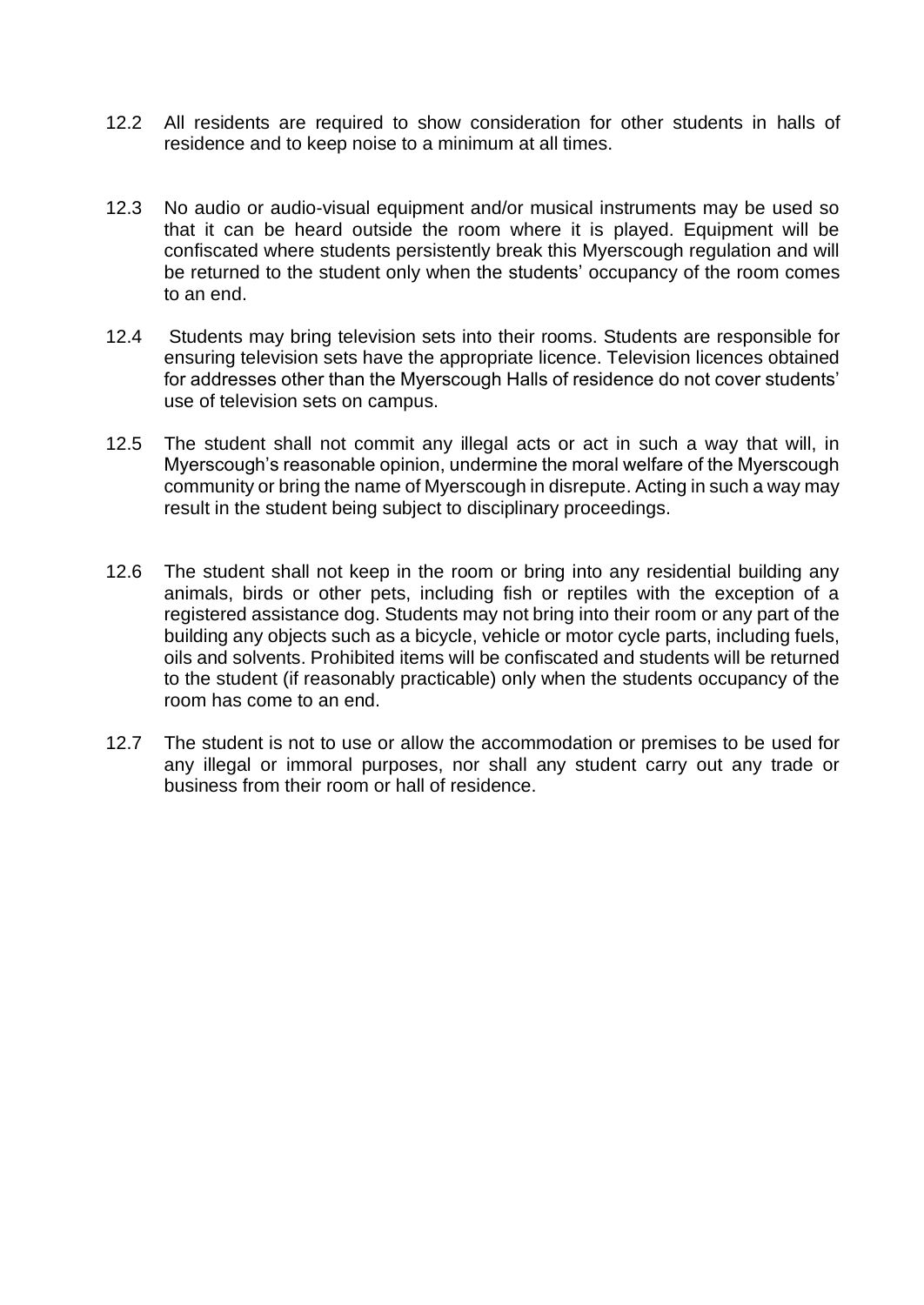# **SECTION TWO**

## **1. General**

- 1.1 This contract contains terms and conditions upon which the person agreeing the contract ("the student") will occupy his/her study bedroom ("the accommodation") at Myerscough College ("the College") and have the use of the communal areas in the particular College hall of residence ("the premises").
- 1.2 The contract will commence upon the date specified in Section One, 5.2 and continue throughout the academic year 2021/22. The full annual hall fee stated in Section One of this contract is payable.
- 1.3 The parties hereby agree and acknowledge that the accommodation and the premises are being provided for the purpose of enabling students to attend a designated programme at Myerscough College and consequently this contract does not create a secure tenancy, being exempt by virtue of paragraph 8 of schedule 1 of the Housing Act 1988.
- 1.4 Students will be notified of any amendments to this contract at least **FIVE** working days in advance of the amendment. Notification will either be in writing or by notice or a combination of both.
- 1.5 The contract is for the full period as advised irrespective of timetable commitments, where the student is not studying each day, changes to timetable, course dates or if the student chooses to leave early in the summer term.

# **2. Conditions**

- 2.1 The College may, at its absolute discretion, move a student into other accommodation within the premises or any other building owned or controlled by the College on reasonable notice wherever possible and for whatever reasons it deems fit.
- 2.3 Students shall not permit or allow any other person or persons to occupy or obtain possession of the accommodation, or any part thereof, for the purposes of residing and/or sleeping therein or for any other reason without prior authorisation.
- 2.4 The student shall not assign, charge, mortgage, part with possession or share occupation of the accommodation or transfer, grant or purport to grant sub-licence of the premises, accommodation or any part thereof, other than in circumstances relating to a student exchange programme recognised by the College. Any such sub-contract entered into under such a programme, where the occupation of rooms in halls is involved, must have the prior written consent of the College. Such consent can be withheld for any reason and is at the absolute discretion of the College.
- 2.5 The student shall not impede in any way the officers, servants or agents of the College in the exercise by them of the right of possession and control of the accommodation and/or the premises and, in particular, shall permit at all